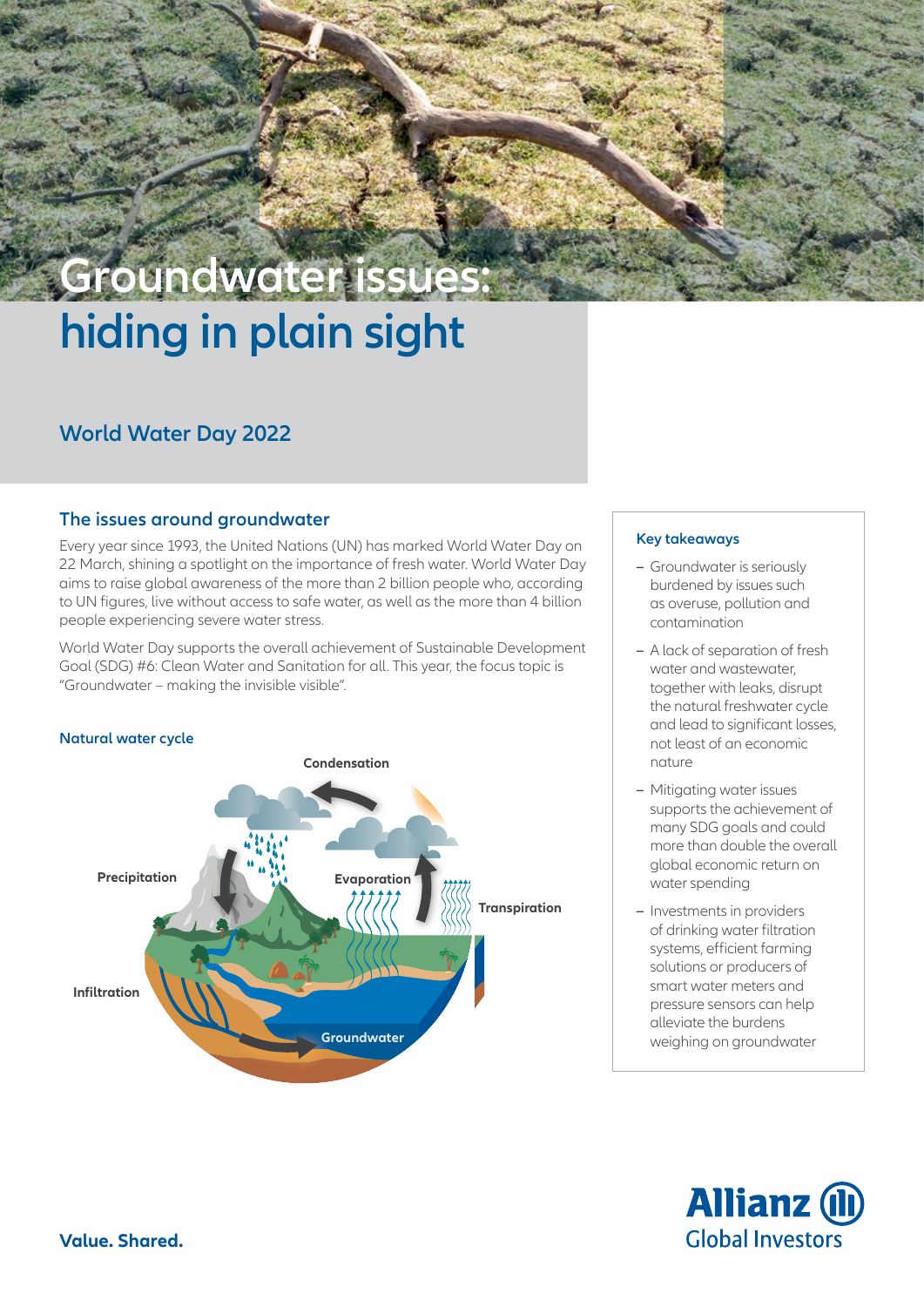Water on earth moves in a cycle; as a resource, it cannot be "used up" like fossil fuels. This makes water a very special commodity. As it is used repeatedly, we must take care that water remains available throughout the cycle. Unlike other commodities, water does not have a specific value determined by markets. It is perceived to be free, with zero opportunity cost, i.e., it can be consumed in any quantity without reducing availability for others. However, that might not be true.

Water is probably the most essential commodity when it comes to human life on earth, and fresh drinking water is scarce. The amount of water that can be used sustainably is limited – and becomes more limited with heavy use and increasing pollution.

Demand for drinking water is growing worldwide due to population growth, changing dietary habits and rising living standards. [Groundwater is the primary source of fresh](https://updates.allianzgi.com/en-gb/investment-ideas/sdg-investing/expert-views)  [water for almost half the world's population](https://updates.allianzgi.com/en-gb/investment-ideas/sdg-investing/expert-views) but in many parts of the world reserves are being depleted faster than the natural cycle can replenish them. This "vicious circle" has a devastating impact on the environment, harming ecosystems and creating desertification.

Falling groundwater levels can also lead to seawater intrusion and land subsidence. According to a UNESCO report, more than 4 billion people are living in regions that are experiencing severe water stress<sup>1</sup>, defined as occurring when the demand for water exceeds the amount available during a certain period, or when poor quality limits its use. Significant investment in innovative solutions across the three key areas of water efficiency, water quality and water supply is essential to address global water stress and to safeguard groundwater and corresponding ecosystems.

# **The one-trillion funding gap**

The Organisation for Economic Co-operation and Development (OECD) estimates that the necessary investment to cope with this challenge will need to exceed USD 1 trillion (a number with 12 zeros) before 2030 if we are to ensure access to basic water needs and sound sanitation solutions.<sup>2</sup> This represents a significant increase from previous estimates of around USD 600 billion.

Clean water is strongly linked to a broad range of the sustainability issues connected to the other SDGs, including healthy living conditions, social balances and decent economic growth. Mitigating water issues supports the achievement of many other goals. According to estimates



**More than 80% of waste water that flows back into the ground is contaminated**

from the World Health Organization (WHO), the overall global economic return on water spending is USD 2.00 for each dollar invested.<sup>3</sup> Creating universal access to sanitation could increase this to USD 5.50 per dollar invested– improving health conditions. This creates potential market opportunities for public and private stakeholders.

## **Contamination and leaks**

Groundwater is burdened by many issues: from overuse to pollution. For example, [more than 80% of the world's](https://updates.allianzgi.com/en-gb/investment-ideas/sdg-investing/expert-views)  [wastewater – and more than 95% in some developing](https://updates.allianzgi.com/en-gb/investment-ideas/sdg-investing/expert-views)  [countries – is still released into the environment without](https://updates.allianzgi.com/en-gb/investment-ideas/sdg-investing/expert-views)  treatment<sup>4</sup>

The contamination of groundwater due to a lack of separation of freshwater and wastewater disrupts the natural cycle. Modern wastewater treatment therefore aims to remove contaminants from sewage, generating effluent that is ready for discharge to the local environment or ready for reuse, thereby preventing water pollution from raw sewage. High-end ultraviolet (UV) equipment solutions, can kill germs in drinking water and enhance quality, while simultaneously making the use of chemicals redundant and lowering the energy used in the process of cleaning water.

The loss of fresh water because of issues within water infrastructure is another (unnecessary) burden on groundwater. In countries like the US or the UK, large parts of the water infrastructure date back more than 100 years. In the UK<sup>5</sup>, 3 billion litres of drinking water does not reach end-customers every day due to leaks. This is even more dramatic in the US, where the economic loss amounts to USD 9.6 billion every year<sup>6</sup>. Repairing this infrastructure is crucial from an ecological point of view as much as an economic one, creating attractive business opportunities for utility companies.

## **Solutions for strained water systems**

Industrial companies offer smart water meters, pressure sensors and network management software, providing critical information about the health of a water distribution network. In combination with artificial intelligence software, real-time data gives network operators the information necessary to identify risks, detect the exact locations of failed pipes, and reduce the real water losses without interrupting operation of the network.

Speciality engineering consulting companies leverage knowledge to create further overall benefits for society.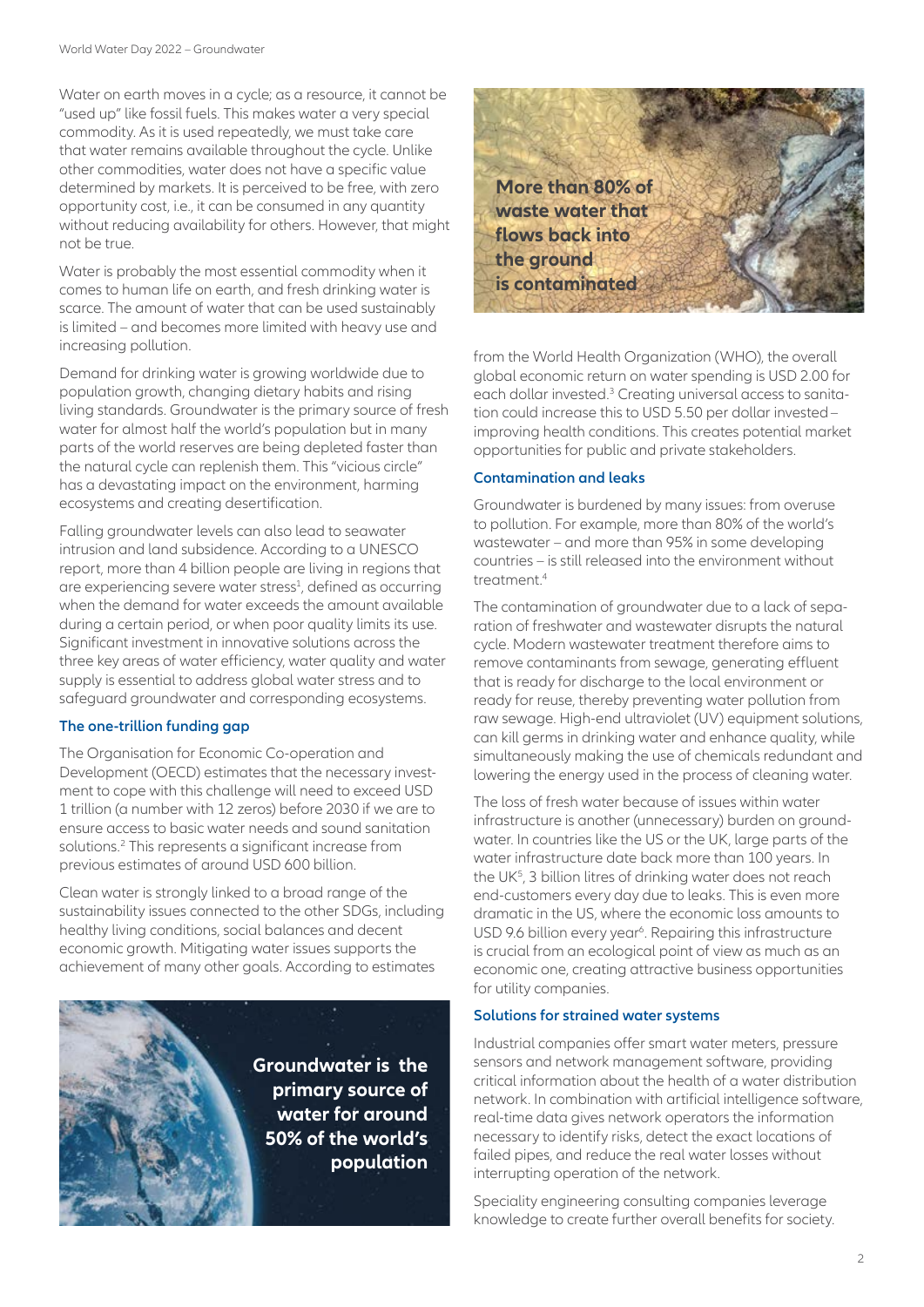Due to the recent drought periods in California, the demand for recycled water has increased, and is actively supported by most cities and communities.

Considering prolonged periods of drought and severe water crises it is all the more important to identify and invest in companies that help to expand the performance of wastewater treatment plants with technologies like membrane bioreactors that increase a plant's water production in a cost-efficient way.

## **Agriculture's weight on water stress**

The agricultural sector places a significant burden on groundwater through the often-indiscriminate use of fertilisers, and the potential pollution from chemical run-off. The globally growing agricultural industry represents the largest chunk of global water demand (more than 70%7). Often, extensive farming happens in regions which are already water-stressed. In Europe, for example, the dry regions in the south of Spain are a prominent producer of fruit and vegetables for consumption in Central and Western Europe – relying heavily on groundwater. Accordingly, solutions which enable more efficient farming are powerful tools to mitigate water stress, protect groundwater sources and avoid desertification. Precision technology presents an

ideal solution for providing optimal irrigation with precision application, saving water compared to traditional flooding solutions and thus increasing output while conserving resources, and reducing waste. Precision agriculture enables a more accurate application of pesticides and herbicides. The more localised application means that only the necessary amount is used, instead of a widespread distribution, ensuring that significantly fewer chemicals end up in the soil, and that groundwater is less polluted.

#### **Redirecting capital flows to sustainable water solutions**

With water scarcity spreading worldwide and with a rapidly increasing water use the structural imbalance between water supply and demand continues to widen. Although water spending is on the rise, and governments and corporates alike have begun to realise the need for urgent capital expenditure there is still a considerable mismatch between capital requirements and available funding.

Allianz Global Investors identifies companies that actively provide solutions to water scarcity and water quality issues, and which help to improve the sustainability of water resources. By investing in those innovators, we help redirecting capital flows to sustainable water solutions.